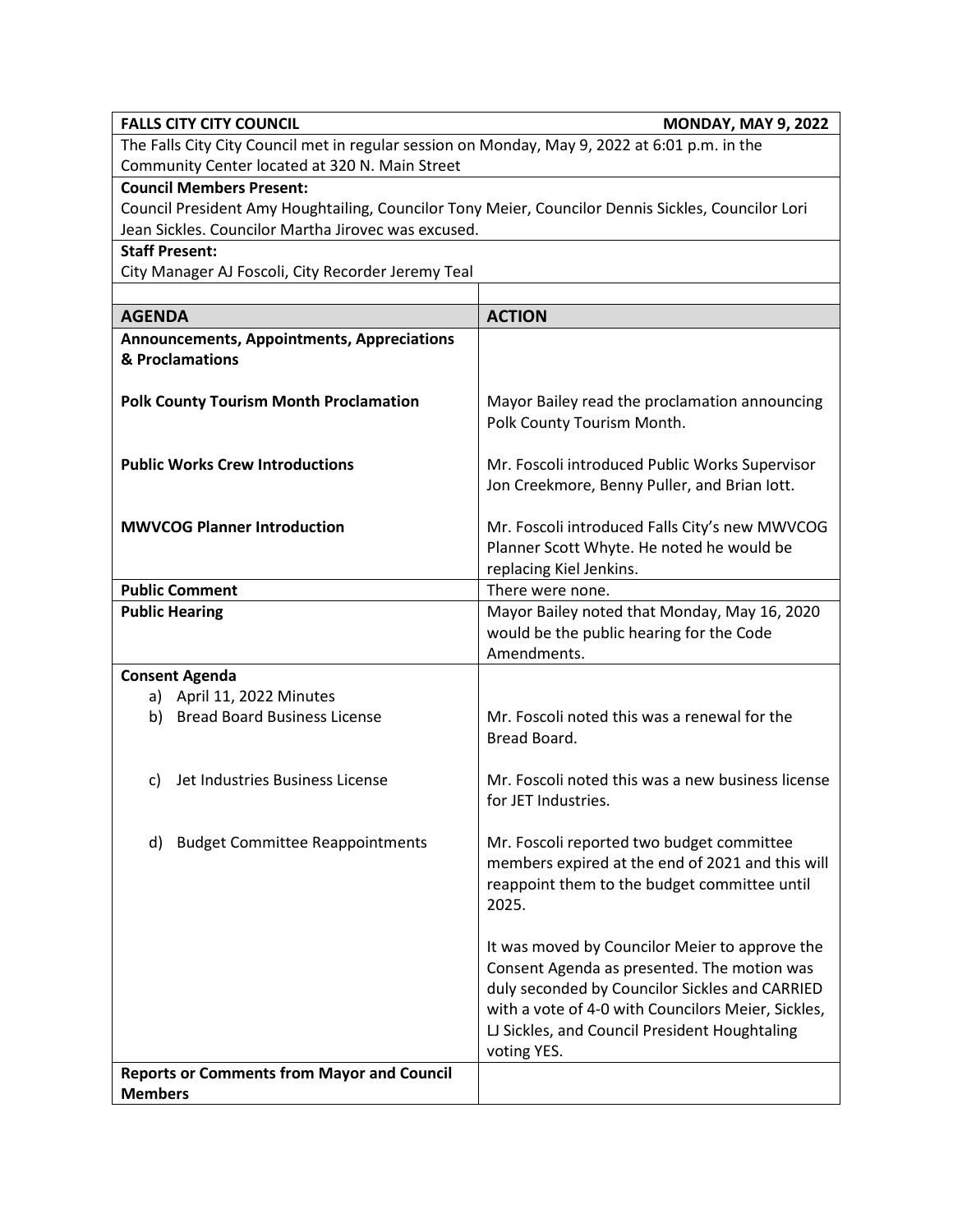| a) | Mayor's Report                               | Mayor Bailey reported the second skate park<br>meeting went very well and the members of the<br>steering committee were very dedicated. He<br>noted on May 21 at the happy dance the skate<br>park would have a booth. He mentioned he<br>attended the Rural homelessness meeting<br>outlining the issues in the county. He shared that<br>May was Mental health awareness month and<br>that he appreciated all the flags that were<br>purchased. |
|----|----------------------------------------------|---------------------------------------------------------------------------------------------------------------------------------------------------------------------------------------------------------------------------------------------------------------------------------------------------------------------------------------------------------------------------------------------------------------------------------------------------|
| b) | <b>Councilor Comment</b>                     | Council LJ Sickles noted the easter egg hunt was<br>successful with a huge turn out.                                                                                                                                                                                                                                                                                                                                                              |
|    |                                              | Council President Houghtaling thanked Mr.<br>Creekmore for his quick response with the road<br>closure barricades. She also thanked Code<br>Enforcement Officer and Mr. Foscoli for the<br>meeting to help code enforcement with the<br>knowledge of the community.                                                                                                                                                                               |
| C) | Parks & Rec Committee Report                 | Haven't met                                                                                                                                                                                                                                                                                                                                                                                                                                       |
| d) | Public Works Committee Report                | <b>Councilor Meier stated the Public Works</b><br>Committee had a real problem with code the<br>change and recommended to Council to vote no.                                                                                                                                                                                                                                                                                                     |
| e) | Historic Landmark Committee Report           | Haven't met.                                                                                                                                                                                                                                                                                                                                                                                                                                      |
|    | <b>Reports from City Manager &amp; Staff</b> |                                                                                                                                                                                                                                                                                                                                                                                                                                                   |
| a) | Falls City Fire Report                       | Mayor Bailey reported the kitchen in the<br>community center had not been left in the best<br>condition.                                                                                                                                                                                                                                                                                                                                          |
| b) | <b>Polk County Sherriff Report</b>           | No report from Sheriff.                                                                                                                                                                                                                                                                                                                                                                                                                           |
| c) | Falls City Public Works Report               | Council President Houghtaling asked about the<br>park host. Mr. Creeekmore stated they had been<br>in place for 2 weeks and were working out well.                                                                                                                                                                                                                                                                                                |
| d) | <b>City Manager</b>                          | Mr. Foscoli reported about the wastewater<br>project, Luckiamute Community Building, Code<br>Enforcement, towing services, Emergency escape<br>routes, TextMyGov, CUSI, the air filtration grant,<br>and the MOU with Thrives.                                                                                                                                                                                                                    |